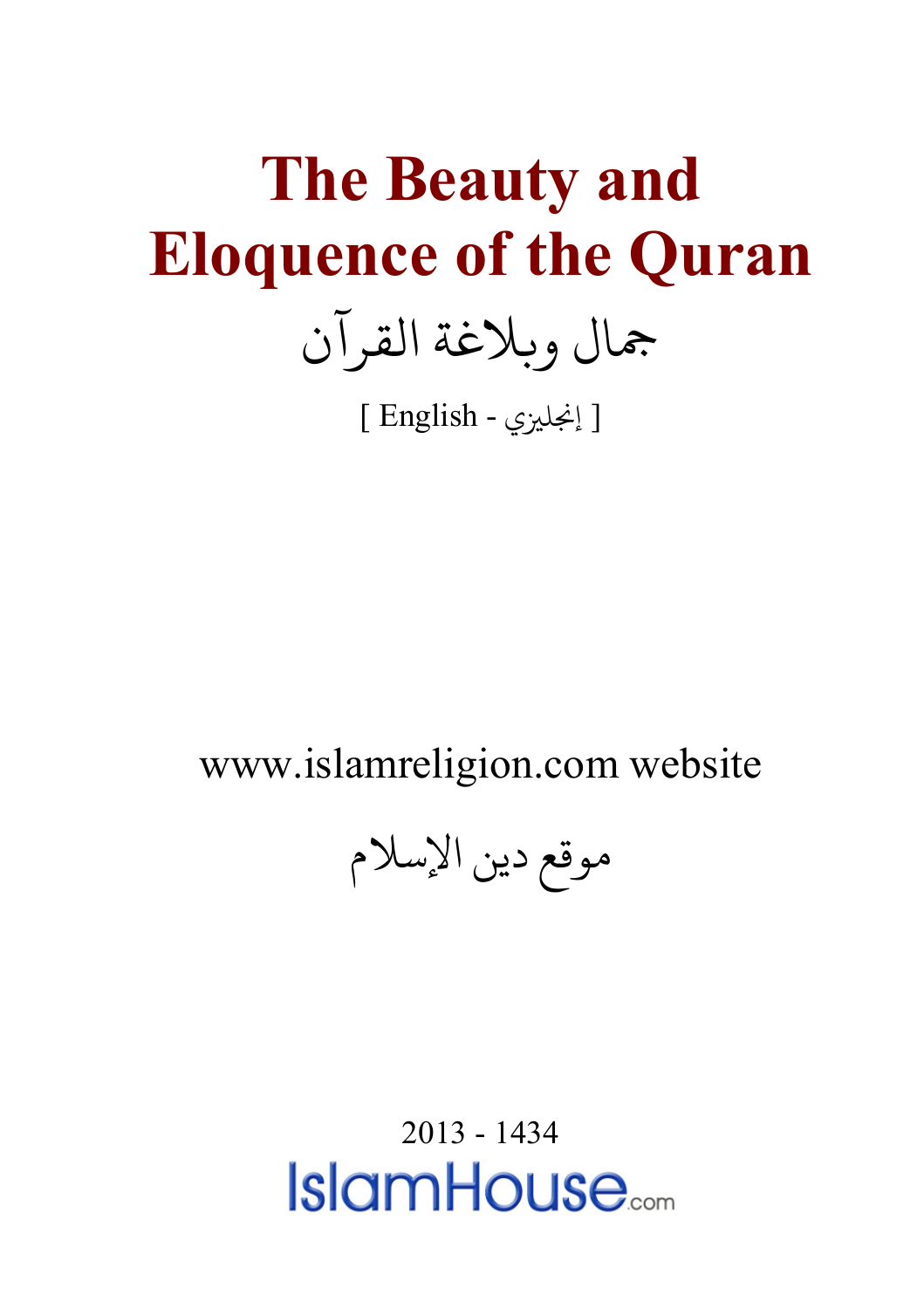

The first audiences of the Quran were the desert-dwellers of Arabia, who were proud of their language skills. Their material possessions were meager, but their language was far in advance of their culture. They earned their livelihood by trading and took many trips abroad to buy and sell goods. Their long journeys across the desert provided them the time to ponder about nature, and the order of the nature of things. They were very meticulous in their choice of words, and very specific in their speech. They adored oratory and diction, and effective communication. They were skillful in the articulation of finer thoughts, and quite adroit in their expression of ideas. Words were their wares, and eloquence was their fetish and forte. Communicating finer thoughts in the finest form was their obsession. Composing poetry and prose was their passion. They vied each other in their ability to be fluent and eloquent. They produced elegant literature of high quality, even though the subjects they chose were mostly petty and profane. They squandered their skills in embellishing the tales of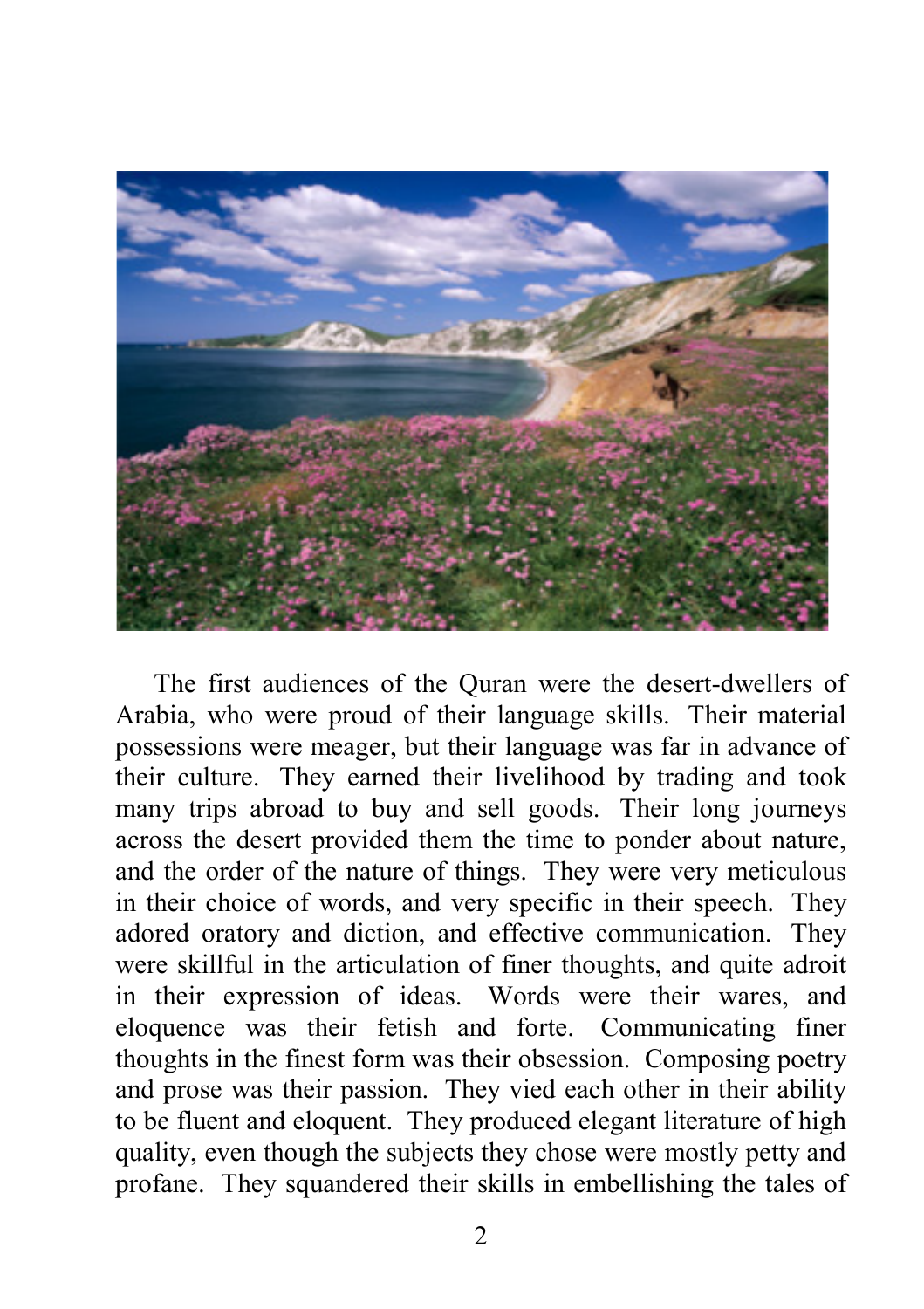their tryst, their amorous exploits and adventures, the exaggerated and boastful accounts of their valor in warfare, and the virtues of their wine and women. Their written literature was scanty, but they had a prolific memory and committed thousands of quotes, anecdotes and poems to memory. Their literature was passed along to subsequent generations by oral traditions. So proud were they of their diction and eloquence that they declared themselves to be the masters of the language, and others to be deprived of the faculty of speech. Compared to theirs, other languages were merely the crude communications of inarticulate mute men. They referred to all non-Arabs as 'Ajums', those suffering from a speech impediment.

When the Arabs first heard the Quran, they were awe-struck by its eloquence and listened in amazement. Never before in their life had they heard such a stunning and stately sermon. Their instincts convinced them that such a noble and impressive discourse could only be a divine diction, not a human creation. It was far more sublime and solemn than all their literature put together. The Quran proclaimed that it was not a man-made composition, and challenged its audience to present any composition that matches its style and elegance. It declared that humans would fail to produce a single composition to match its caliber, even if they joined hands and converged and coordinated their efforts. It threw the gauntlet,

"And if you are in doubt about what We have sent down upon Our slave [Muhammad], then produce a Surah the like thereof and call upon your witnesses other than Allah, if you should be truthful." (Quran 2:23)

The expert composers of Arabia heard the dare, but could not come up with an answer. Compared to the Quran their literary endeavors appeared clumsy and childish. They felt like they were inexperienced novices. The distinguished and prolific poets seemed immature. The enthusiastic orators found themselves at a loss for words. They were humbled and humiliated by the words of the Quran. The masters of the Arabic language failed to find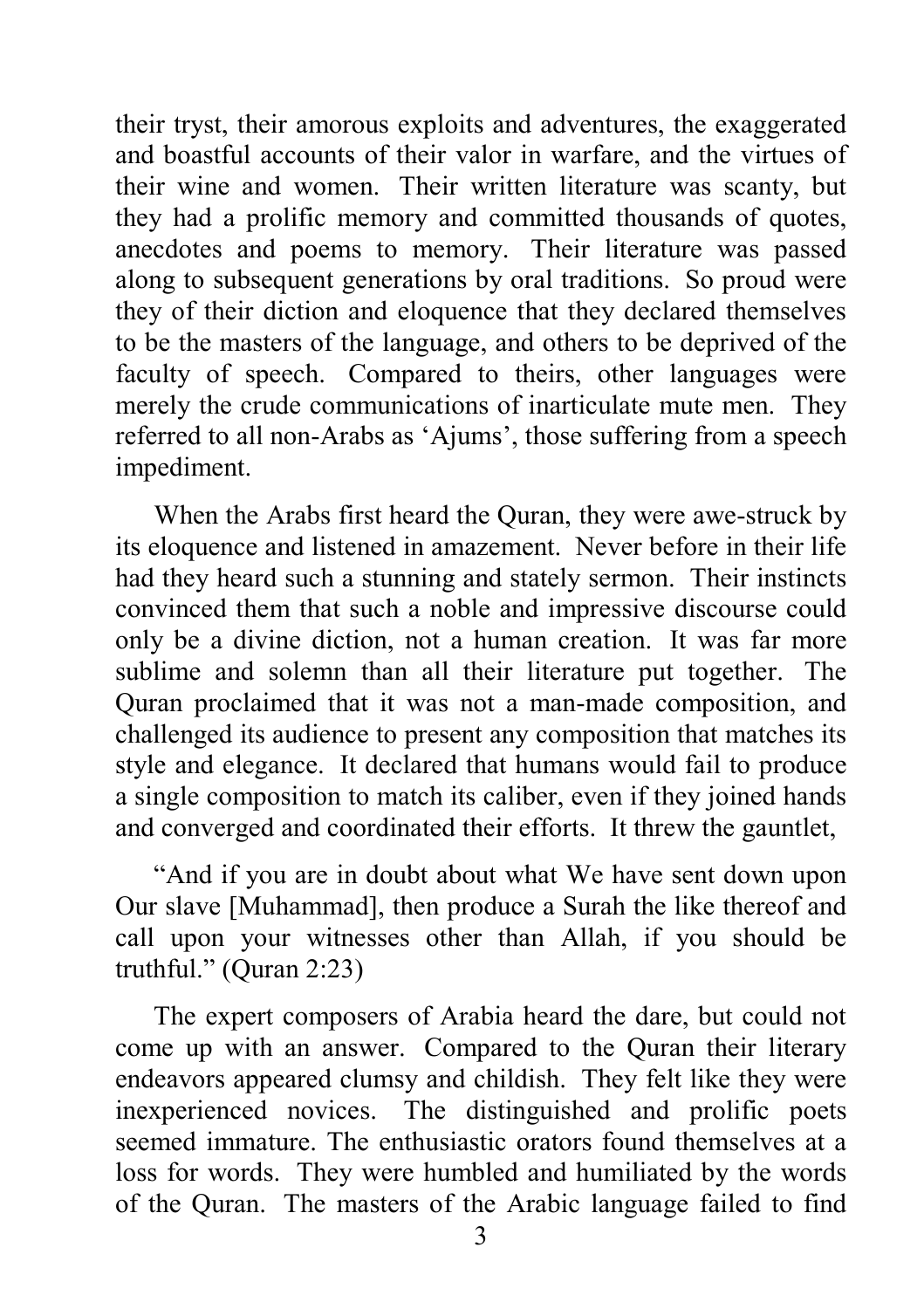any flaw or lapse in the language of the Quran. They acknowledged defeat and expressed their inability to match it. Many were so mesmerized by its message that they embraced Islam right there and then. The internal evidence of the Quran is enough to dispel doubts. When one reads it, it becomes clear that no man could have written it.

Man is the subject of the Quran. It narrates the story of man as an integral whole, and it describes all the stages of man's journey to his ultimate destination-- birth, life, death, resurrection, the judgment of his deeds and depending upon the judgment, heaven or hell. In this temporal and physical world, the observation and experience of man is restricted to his birth, the trials and tribulations of his life and his death. His five senses do not enable him to perceive an existence beyond the confines of this physical world. The eyes do not see light emanating from the other world, and the ears do not detect sounds from the other side. The hands cannot feel, the nose cannot smell, and the tongue cannot taste anything that is not of this world. The mind therefore fails to perceive the presence of the world beyond.

The great beyond lies past the borders of death. Resurrection, the judgment of deeds, and heaven and hell are events scheduled to take place there. Fluently and poignantly, and with an aura of confidence, the Quran describes these events in detail. It narrates with the knowledge of certainty. It discusses the events of the other world with the same ease and eloquence as the events of this world. Ever since it was first revealed its diction and eloquence remain unsurpassed, not only in Arabic but also in all languages of the world. The challenge still stands. Man will never be able to match its literary quality.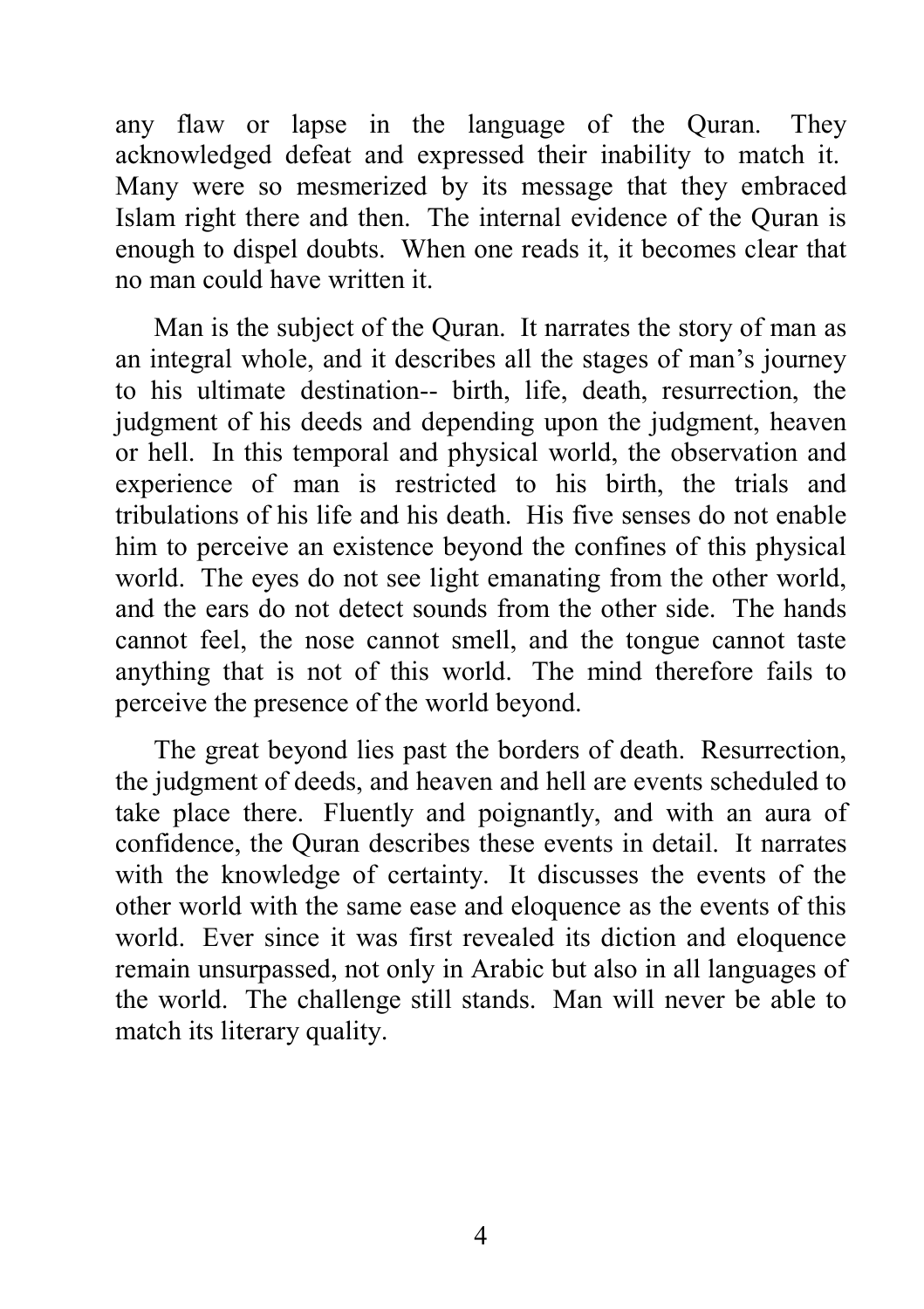

Poetry owes its lure and luster to lies and fiction. The poet lets his imagination run wild, and roams about unbridled beyond the realm of reality. The more he indulges his imagination, the prettier is his poem. The further he flies into the land of fancy, the more fanciful and fabulous is his fiction. Truth is an early casualty of his excursion into the land of fantasy. Phrases are his toys and fiction is his field of play. Words are his tools, and his workshop is the beauty parlor, where simple becomes sensual and sensational, and plain facts are dressed up to appear pretty and presentable. Beautiful and befitting words are his profession, and he aims to spark and kindle the imagination of his audience. He plans to plunge his listeners into an arena of illusion, the unreal and ethereal world.

Exaggeration is the specialty of the poet, his special calling. Even a simple simile for a poet is a flight of fancy. He stretches the truth to a fault, till it becomes a lie. With a little embellishment, he turns a bland event into a tantalizing tale. If the truth is not to his liking, he proceeds to dilute the effect of the fact. If the fact does not fit his fancy, he mixes it with a lavish measure of myth, and throws the fact out of focus. With words, he can knit a shield to deflect the fact. Thus, he trivializes the truth. He will twist and turn the words, and tug at the truth till it yields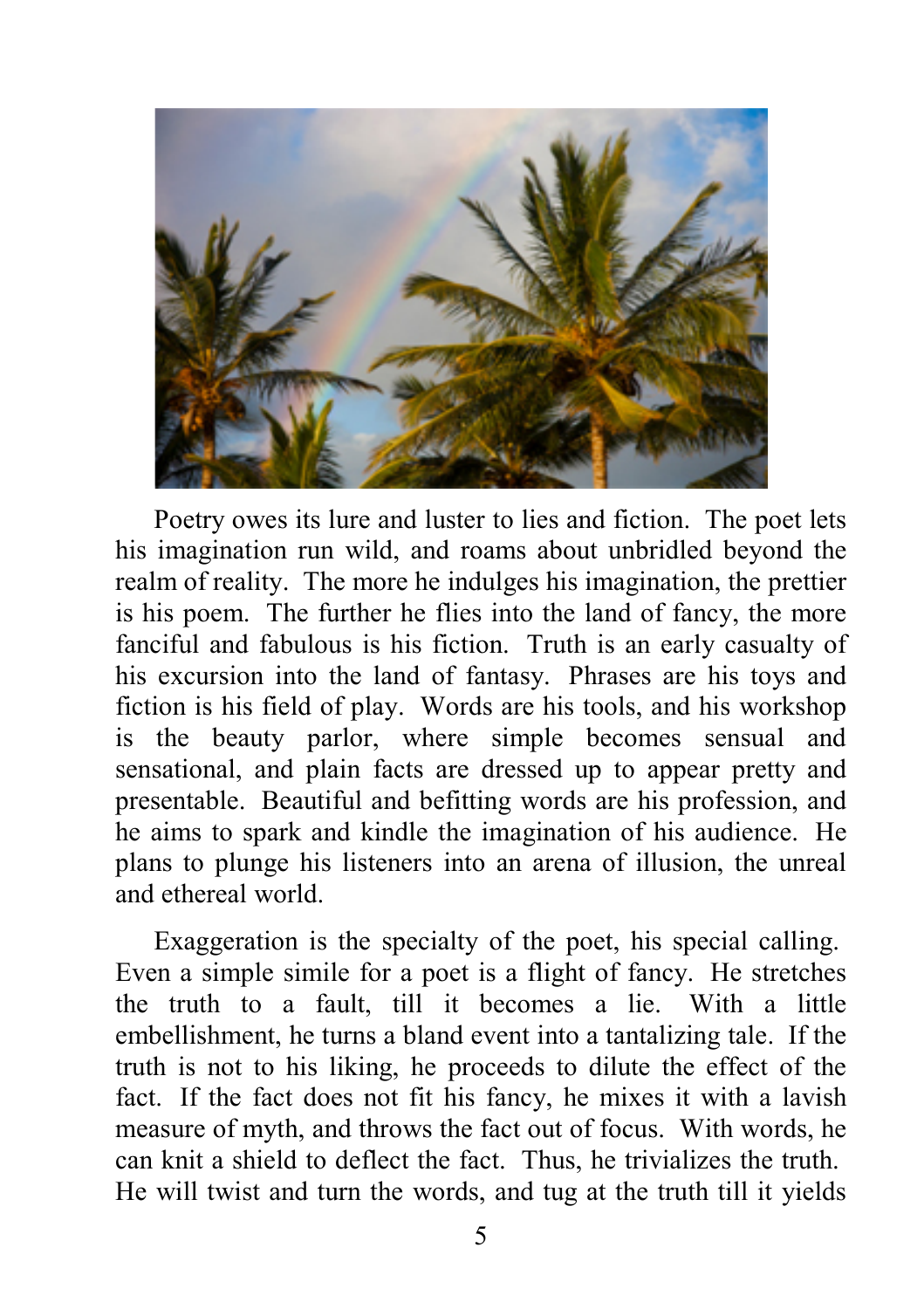the meaning he desires. He covers the truth with layers of interpretations, until the truth becomes a stranger. With deft use of words, he can baptize a fiction as well as fictionalize a fact. He circulates lies by wrapping them with layers of known and irrefutable facts. He lends credence and respect to baseless assumptions by surrounding them with respected facts. Falsehood thus becomes fortified. Poetic text is the priority of a poet and his talent consists of fanciful phrases, not truth. Poetry pleases the aesthetic and tickles the intellect, but truth it is not. About the poets, the Quran says:

"And the poets - [only] the deviators follow them; Do you not see that in every valley they roam And that they say what they do not do?ˮ (Quran 26: 224-226)

"And We did not give Prophet Muhammad, knowledge of poetry, nor is it befitting for him. It is a message and a clear Qur'an.ˮ (Quran 36: 69)

## **[That] indeed, the Qur'an is the word of a noble Messenger. And it is not the word of a poet; little do you believe. Nor the word of a soothsayer; little do you remember. [It is] a revelation from the Lord of the worlds.** (Quran 69: 40- 43)

The difference between it and the work of the poets, writers and philosophers is not only that of degree or quality, but also that of character and class. It did not stoop down to the earthy model of distortion and dishonesty. Rather, it aggrandized and sanitized the standards of literature, and introduced it to a new height. It imposed a tougher requirement for literary standard and demanded absolute honesty and accuracy. It refused to espouse fiction and the art of fictionalizing facts, and spurned exaggeration. It did not win by using the ways and means of the other literary works.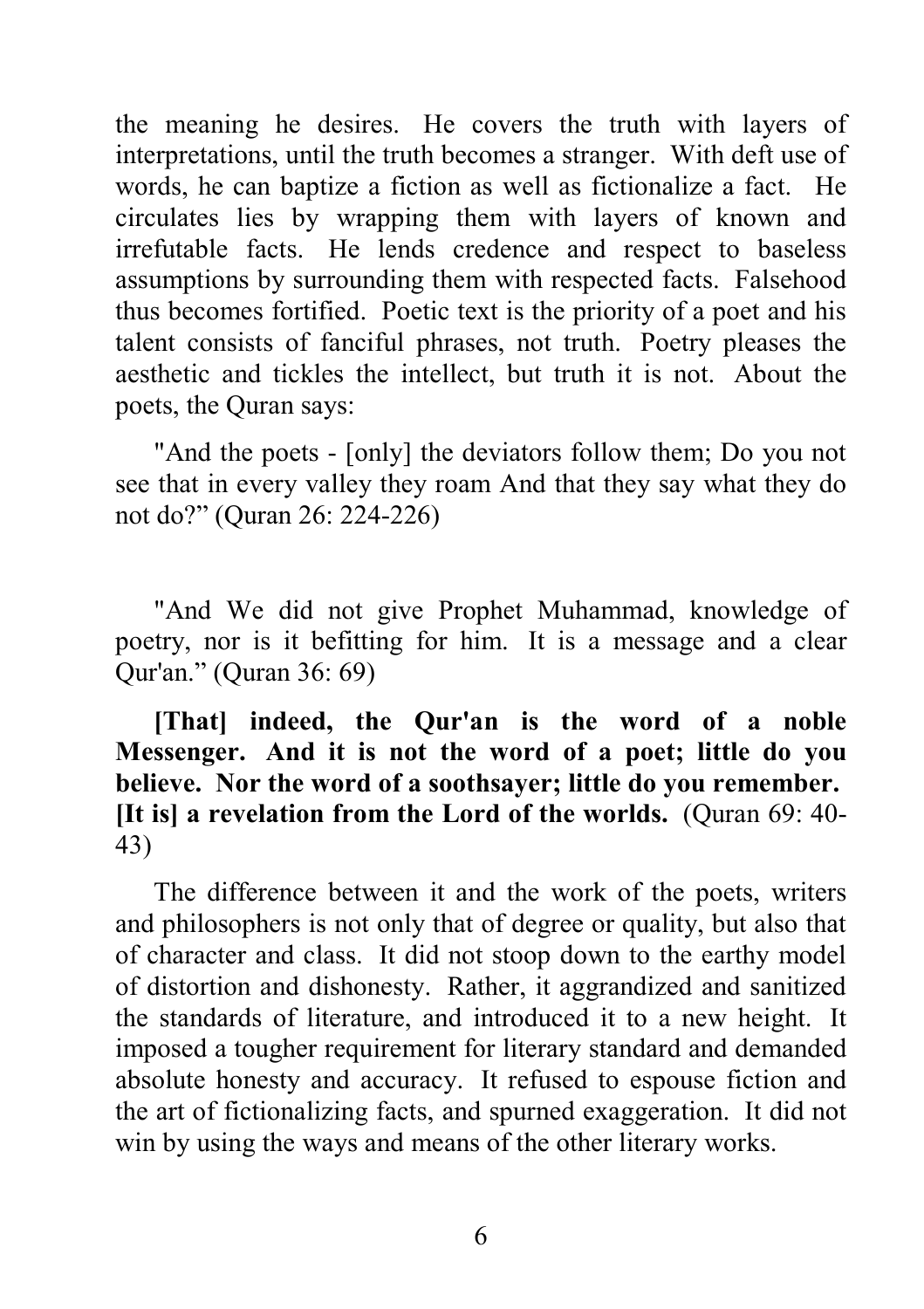The literary giants know the rules of grammar and diction. Yet, they cannot comply with the rule laid down by the Quran. They are handicapped because their expertise is of no avail without falsehood and fiction. If exaggeration was to be edited out of their work, they would not be left with much of their work. They cannot imagine poetry without a degree of lies and embellishment. Thus the Quran unfettered the facts and liberated the truth from the clutches of its captors - the poets, the writers and the philosophers of the past, present and the future. It exposed their craftiness. When it comes to matters pertaining to this world, they do know the facts but do not always choose to be honest and accurate. However, when it comes to matters past the grave, they are actually the charlatans relying on guesses and conjectures.

## **And most of them follow not except assumption. Indeed, assumption avails not against the truth at all. Indeed, Allah is Knowing of what they do. (Quran 10: 36)**

"And if you obey most of those upon the earth, they will mislead you from the way of Allah. They follow not except assumption, and they are not but falsifying." (Ouran  $6: 116$ )

The Quran defied the accepted norms of literature and achieved eloquence and eminence without resorting to exaggeration of any sort. Because of that, every literary classic created in any period of history and in any language of the world, would fall in a class lower than that of the Quran. It has a unique character all its own. It lays down facts plainly, and meticulously adheres to accurate narration. Even when it quotes a parable, the comparison is never misleading and it does not twist or bend the truth. The words and phrases it uses bring out the unadulterated truth. It is sworn to tell nothing but the truth. Precision is its priority, and all of its text can be accepted literally. Scientific treatise should be that exact. Its adherence to accuracy when it comes to matters pertaining to this world infuses faith and confidence into its believers. They become convinced that the events scheduled to occur beyond death are also depicted with the same accuracy and precision, and without

7